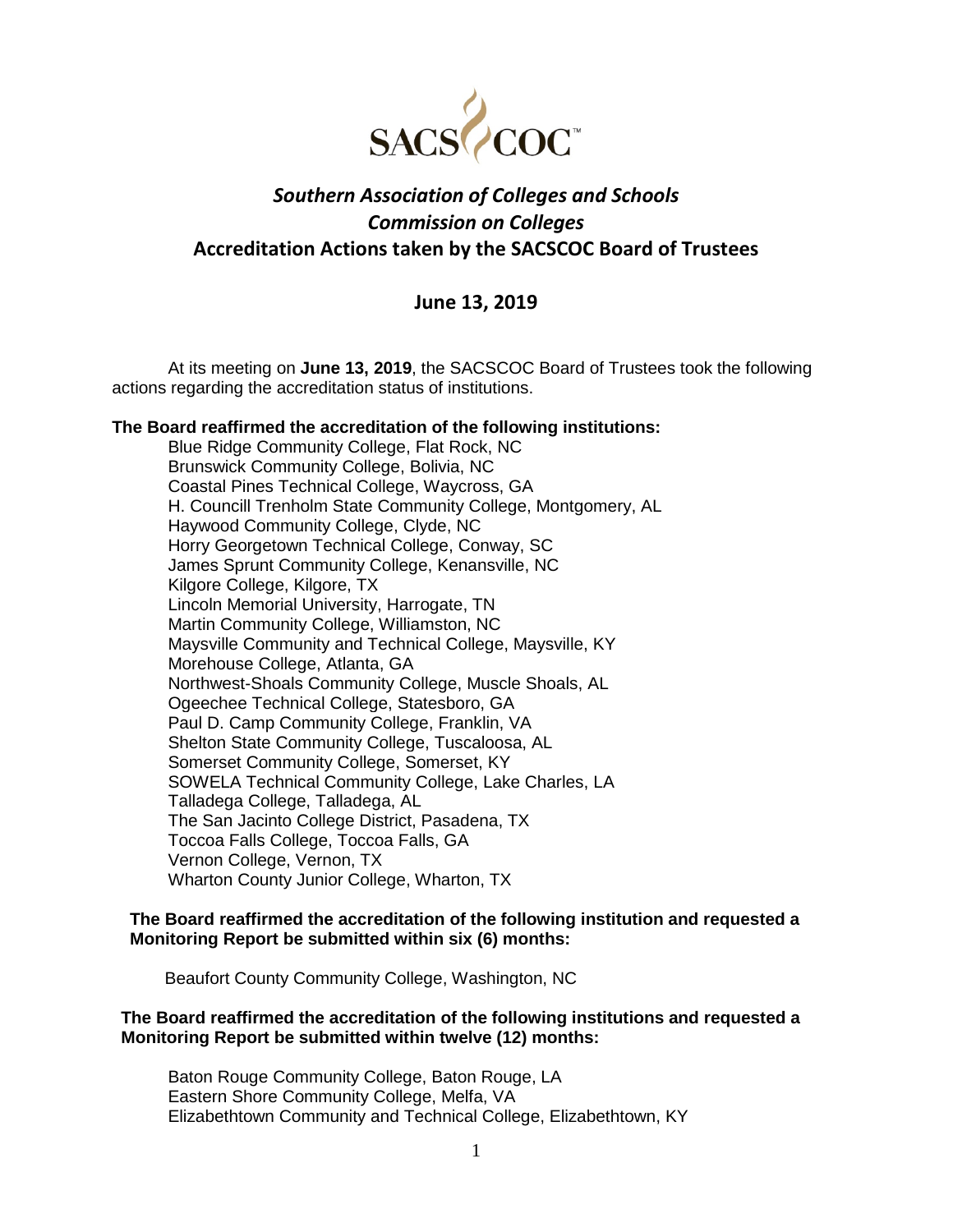Rappahannock Community College, Glenns, VA River Parishes Community College, Gonzales, LA Spartanburg Methodist College, Spartanburg, SC South Louisiana Community College, Lafayette, LA University of South Carolina Beaufort, Bluffton, SC

#### **The Board reaffirmed accreditation of the following institution and removed it from Warning:**

Germanna Community College, Locust Grove, VA

## **The Board approved the merger/consolidation/acquisition of the following institution:**

Radford University, Radford, VA

Approved the prospectus for the merger of Radford University and Jefferson College of Health Sciences (both SACSCOC-accredited institutions) to be called Radford University. Projected implementation: August 2019

## **The Board accredited the following member institutions at a new or a more advanced degree level:**

Alcorn State University, Lorman, MS

Moved from Level IV to Level V to offer the Doctor of Nursing Practice (DNP), and authorized a Substantive Change Committee visit. Projected implementation: August 2019 Collin County Community College District, McKinney, TX

Moved from Level I to Level II to offer the Bachelor of Science in Nursing degree (BSN) and the Bachelor of Applied Technology in Cybersecurity (BAT Cybersecurity), and authorized a Substantive Change Committee visit. Projected implementation: January 2020

Grayson College, Denison, TX

Moved from Level I to Level II to offer the Bachelor of Science in Nursing (RN to BSN), and authorized a Substantive Change Committee. (Projected implementation: August 2019)

Greenville Technical College, Greenville, SC

Moved from Level I to Level II, offering the Bachelor of Applied Science in Advanced Manufacturing Technology, and authorized a Substantive Change Committee visit. Projected implementation: August 2019

Laredo College, Laredo, TX

Moved from Level I to Level II to offer the Bachelor of Science in Nursing, and authorized a Substantive Change Committee visit. Projected implementation: August 2019

Randolph-Macon College, Ashland, VA

Moved from Level II to Level III to offer the Master of Science in Physician Assistant Studies, and authorized a Substantive Change Committee. (Projected implementation: January 2021)

Saint Edward's University, Austin, TX

Moved from Level III to Level V to offer the Doctor of Education in Leadership in Higher Education, and authorized a Substantive Change Committee visit. Projected implementation: August 2019

Saint John Vianney College Seminary, Miami, FL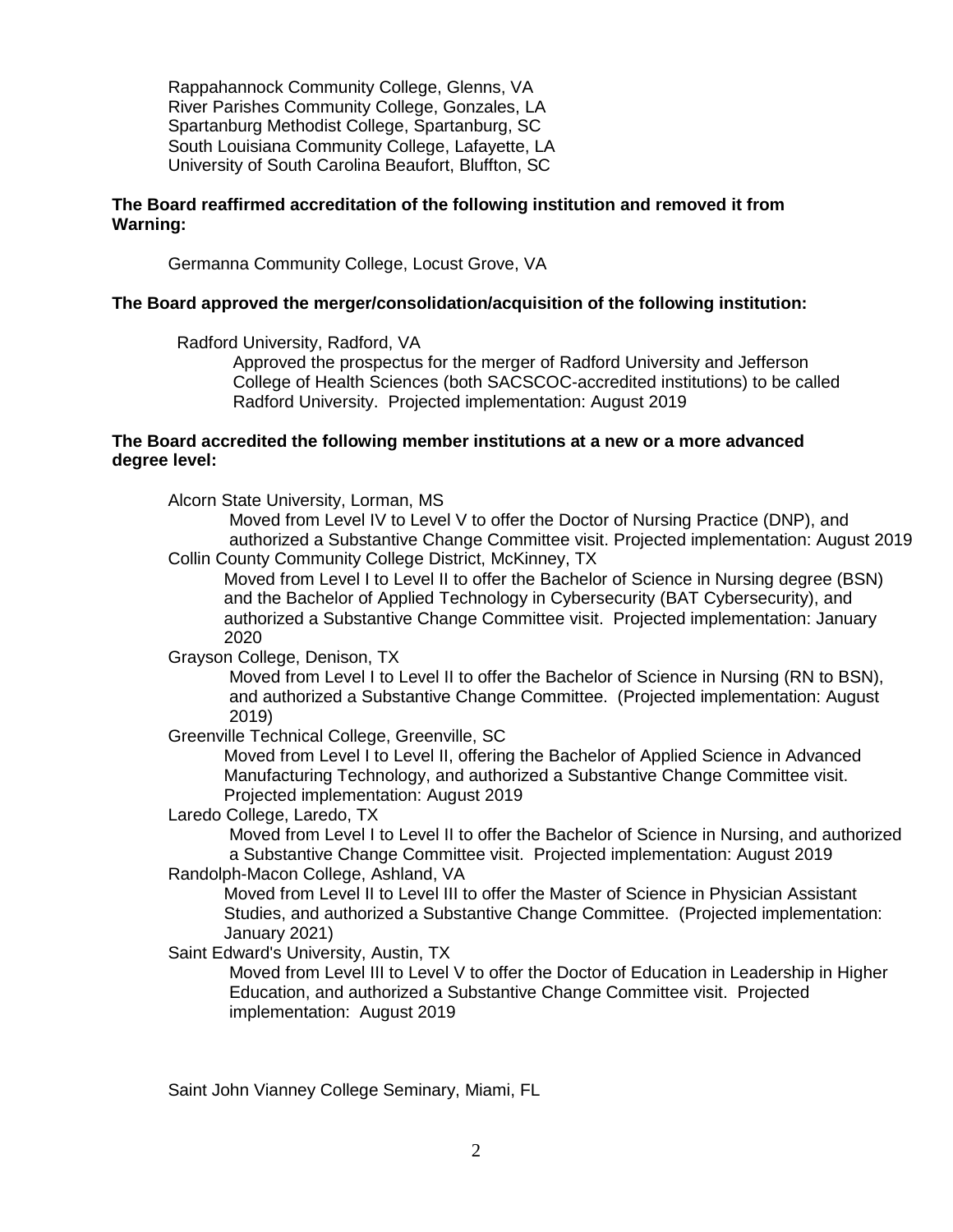(1) Moved from Level II to Level III to offer the Master of Arts in Philosophy, (2) approved to offer online programs, and authorized a Substantive Change Committee visit. Projected implementation: August 2019

Toccoa Falls College, Toccoa Falls, GA

Moved from Level II to Level III to offer the Master of Arts in Organizational Leadership, and authorized a Substantive Change Committee visit. Projected implementation: September 2020

Tusculum University, Greeneville, TN

Moved from Level III to Level V to offer the Doctor of Optometry, and authorized a Substantive Change Committee visit. Projected implementation: August 2020

## **The Board approved the following substantive changes:**

Campbellsville University, Campbellsville, KY

Approved an off-campus instructional site at Central Kentucky Career Academy in Campbellsville, Kentucky, and authorized a Substantive Change Committee visit. Projected implementation: August 2019

Fisk University, Nashville, TN

Approved the Bachelor of Arts programs in (1) Homeland Security and (2) Criminal Justice Johnson University, Knoxville, TN

Approval of the Bachelor of Fine Arts in Visual Media Production and Design. Projected implementation: August 2019

Radford University, Radford, VA

Approved membership to include Level I to offer Associate's degrees in three programs: the Associate of Applied Science in Surgical Technology; the Associate of Science in Physical Therapy Assistant, and the Associate of Applied Sciences in Occupational Therapy Assistant. [NOTE: The institution will remain a Level V institution.]

The University of Texas at El Paso, El Paso, Texas

Approved a Master of Science degree program in Criminal Justice. A Substantive Change Committee was not authorized. Projected implementation: August 2019

University of Saint Thomas, Houston, TX

Approved membership to include Level I to offer Associate's degrees, including the Applied Associate of Science degrees in Electronic Technology, Networking Technology, and Cybersecurity, and authorized a Substantive Change Committee. Projected implementation: August 2019. [NOTE: The institution will remain a Level V institution.]

## **The Board continued the accreditation of the following institutions after a Substantive Change Committee on-site review of the previously approved change:**

Abraham Baldwin Agricultural College, Tifton, GA

Review of the consolidation/merger of Abraham Baldwin Agricultural College and Bainbridge State College to be called Abraham Baldwin Agricultural College (approved December 2017)

Agnes Scott College, Decatur, GA

Review of membership at Level III, offering the Master of Arts in Writing and Digital Communication and two graduate certificates in Writing and Digital Communications as well as in Evaluation and Assessment Methods (approved in December 2017)

Allen University, Columbia, SC

Review of membership at Level III, offering the Master of Divinity degree Austin Peay State University, Clarksville, TN

Review of membership at Level V to offer the Doctor of Education in Educational Leadership degree (approved June 2018)

Carolinas College of Health Sciences, Charlotte, NC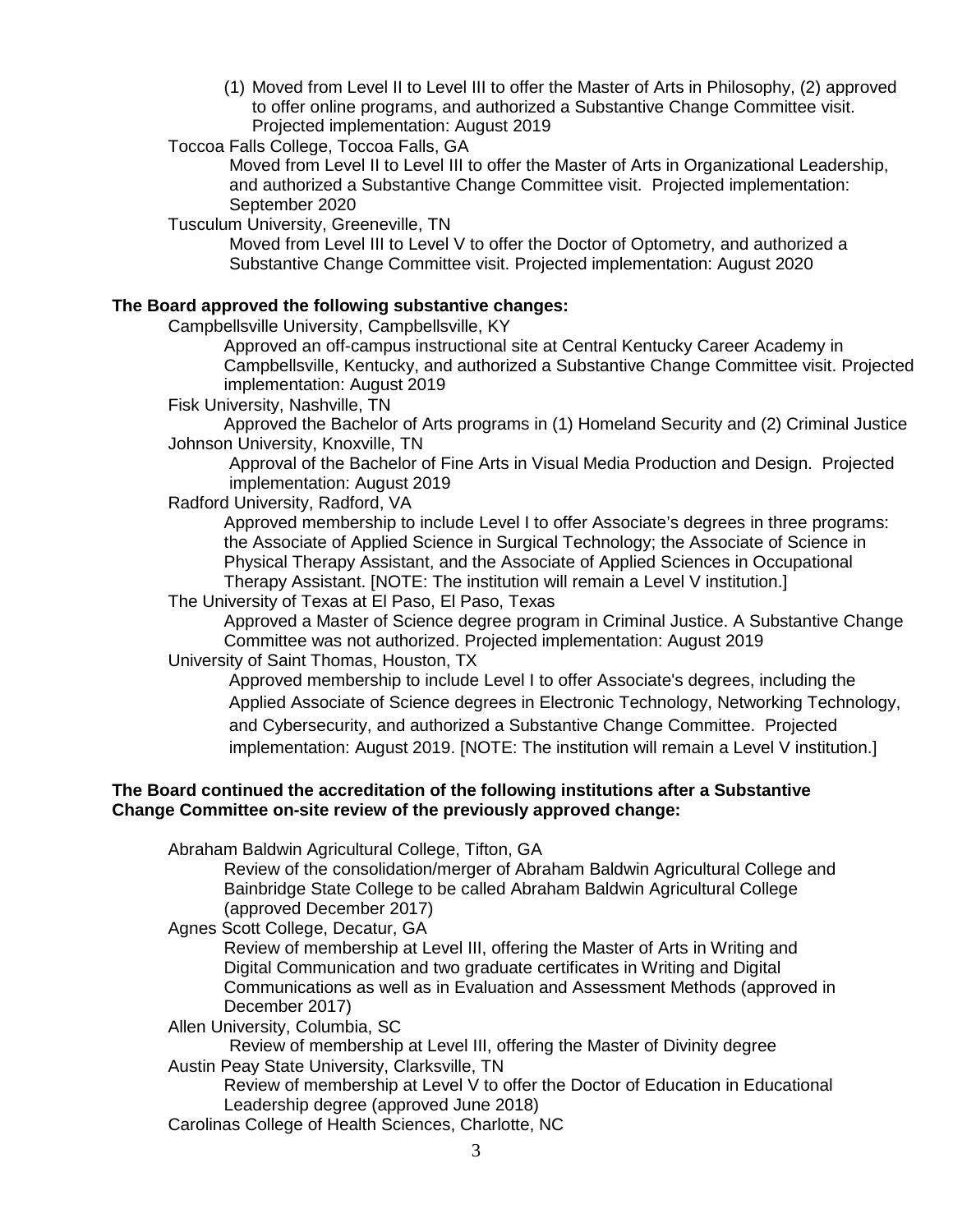Review of membership at Level II to offer the Bachelor of Science in Nursing degree (approved June 2017)

Carteret Community College, Morehead City, NC

Review of the institution's off-campus instructional sites in North Carolina at: Carteret High School, Beaufort; and Carteret County Department of Social Services, Beaufort

Clemson University, Clemson, SC

Review of off-campus instructional sites in South Carolina at Center for Human Genetics, Greenwood; Clemson University Biomedical Engineering Innovation Campus (CUBEInC), Greenville; and Greenville Health System (GHS), **Greenville** 

College of Biblical Studies-Houston, Houston, TX

Review of the merger of the College of Biblical Studies-Houston and Crossroads Bible College to be called the College of Biblical Studies-Houston

Converse College, Spartanburg, SC

Review of off-campus instructional site at the University Center of Greenville, Greenville, SC

Francis Marion University, Florence, SC

Review of membership at Level V to offer the Doctor of Nursing Practice (approved December 2017)

Francis Marion University, Florence, SC

Review of Luther F. Carter Center for Health Sciences in Florence, SC

George C. Wallace Community College-Dothan, Dothan, AL

Review of the short certificate Emergency Medical Technician in Emergency Medical Services for dual enrollment students at the Houston County Career Academy

Georgia Northwestern Technical College, Rome, GA

Review of off-campus instructional sites in Georgia at: Calhoun High School, Calhoun; Cedartown High School, Cedartown; Georgia Northwestern Technical College (Catoosa County Campus), Calhoun; Murray County High School, Chatsworth; Ringgold High School, Ringgold; and Rockmart High School, Rockmart

Henderson Community College, Henderson, KY

Review of two off-campus instructional sites located in Kentucky at the Henderson County High School, Henderson; and Earle C. Clements Job Corps Center, Morganfield

Jones County Junior College, Ellisville, MS

Review of off-campus instructional sites in Mississippi at: Clarke County Center, Stonewall; and Jasper County Center, Bay Springs

South Georgia Technical College, Americus, GA

Review of the off-campus instructional site at Taylor County High School, Butler, GA

Southern Regional Technical College, Thomasville, GA

Review of an acquisition of the technical programs, land, facilities and capital equipment from Abraham Baldwin College; Bainbridge Campus (primary campus being acquired), Blakeley Campus, Midtown Center, and review of offcampus instructional sites at Bainbridge High School, Early County High School, and Miller County High School

Southern Wesleyan University, Central, SC

Review of membership at Level V, offering the Doctor of Education in Curriculum & Assessment

Talladega College, Talladega, AL

Review of membership at Level III to offer the Master of Science in Computer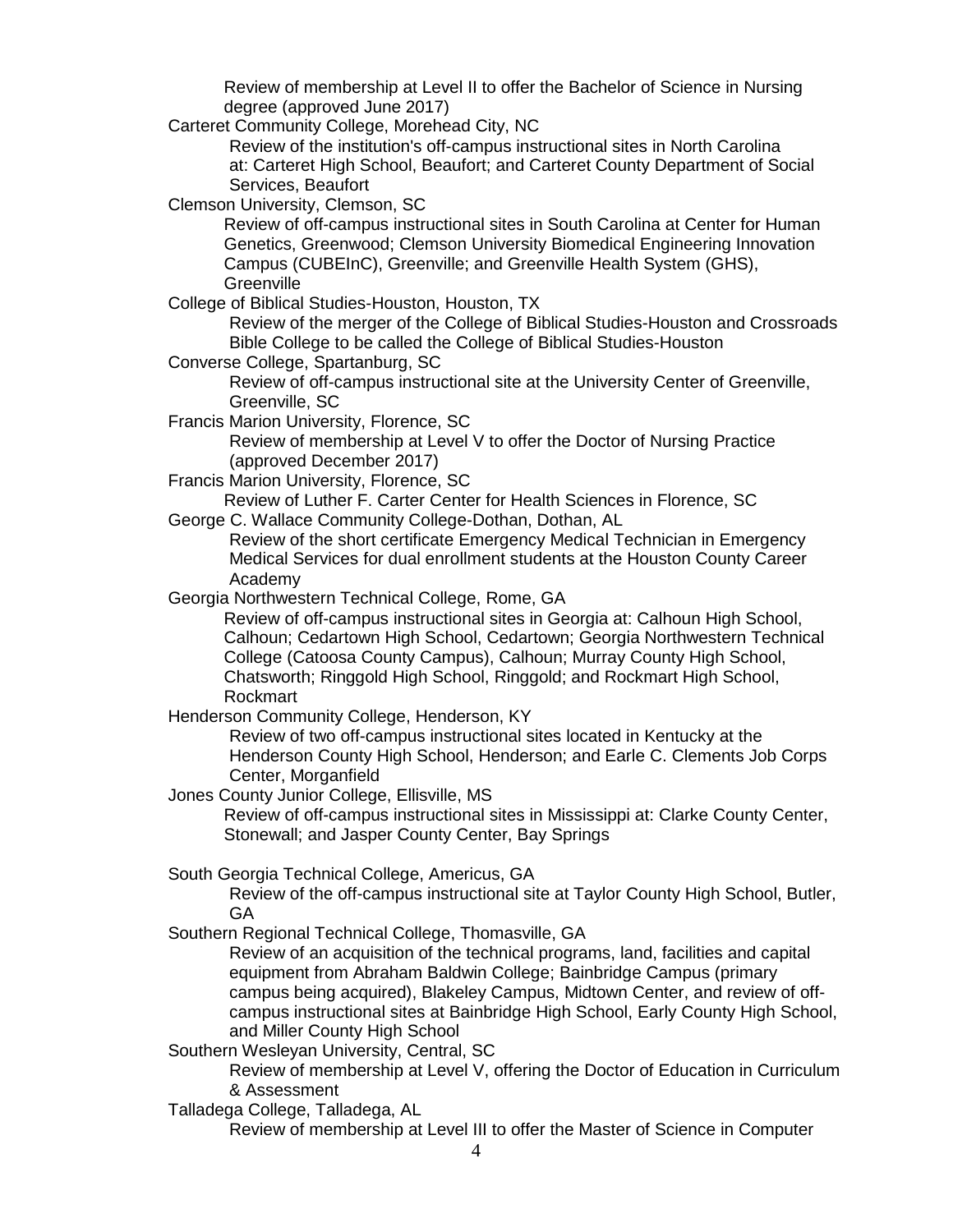Information Systems

Texas A&M University - Corpus Christi, Corpus Christi, TX

Review of an off-campus instructional site in Texas at Texas A&M University System RELLIS Academic Alliance (RELLIS Campus) in Bryan (approved July 2018)

Texas Tech University, Lubbock, TX

Review of an off-campus instructional site in Costa Rica at Texas Tech University at Costa Risa in San Jose

The University of West Alabama, Livingston, AL

Review of membership at Level V to offer the Doctor of Education in Rural Education degree (approved June 2018)

University of Alabama, Tuscaloosa, AL

Review of two off-campus instructional sites in Ecuador: Colegio Menor San Francisco de Quito – Campus Quito, Quito, and Colegio Menor San Francisco de Quito – Campus Samborondón, Samborondón

University of North Carolina Charlotte, Charlotte, NC

Review of the following off-campus instructional sites in North Carolina conducted as part of the Fifth-Year Interim Review: Unity Center, Statesville; Gaston College-Dallas Campus, Dallas; A.L. Brown High School, Kannapolis; Mallard Creek High School, Charlotte; and Newell Elementary School, Charlotte

University of South Carolina Upstate, Spartanburg, SC Review of Bachelor of Applied Science (BAS) in Advanced Manufacturing and an off-campus instructional site at the BMW Campus Training Center in Greer, South Carolina (approved June 2018)

Virginia Polytechnic Institute and State University, Blacksburg, VA

Review of the merger of Virginia Polytechnic Institute and State University and Virginia Tech Carilion Medical School

Virginia Wesleyan University, Virginia Beach, VA

Review of membership at Level III offering the Master of Arts in Education degree (approved December 2016)

## **The Board continued the accreditation of the following institutions after a Substantive Change Committee on-site review of the previously approved change and requested a Monitoring Report be submitted in six (6) months:**

Amarillo College, Amarillo, TX

Review of off-campus instructional sites in Texas at: Bovina High School, Bovina; Boys Ranch High School, Boys Ranch; Bushland High School, Bushland; Canyon High School, Canyon; Hereford High School, Hereford; Highland Park High School, Amarillo; Palo Duro High School, Amarillo; and River Road High School, Amarillo

Mountain View College, Dallas, TX

Review of off-campus instructional sites in Texas at: Bishop Dunne Catholic School, Dallas; Duncanville High School, Duncanville; Justin F. Kimball High School, Dallas; and South Grand Prairie Early College High School, Grand Prairie

## **The Board continued the accreditation of the following institutions after a Substantive Change Committee on-site review of the previously approved change and requested a Monitoring Report be submitted in twelve (12) months:**

North Carolina Wesleyan College, Rocky Mount, NC

Review of membership at Level III to offer the Master of Science degree in Criminal Justice (approved December 2017)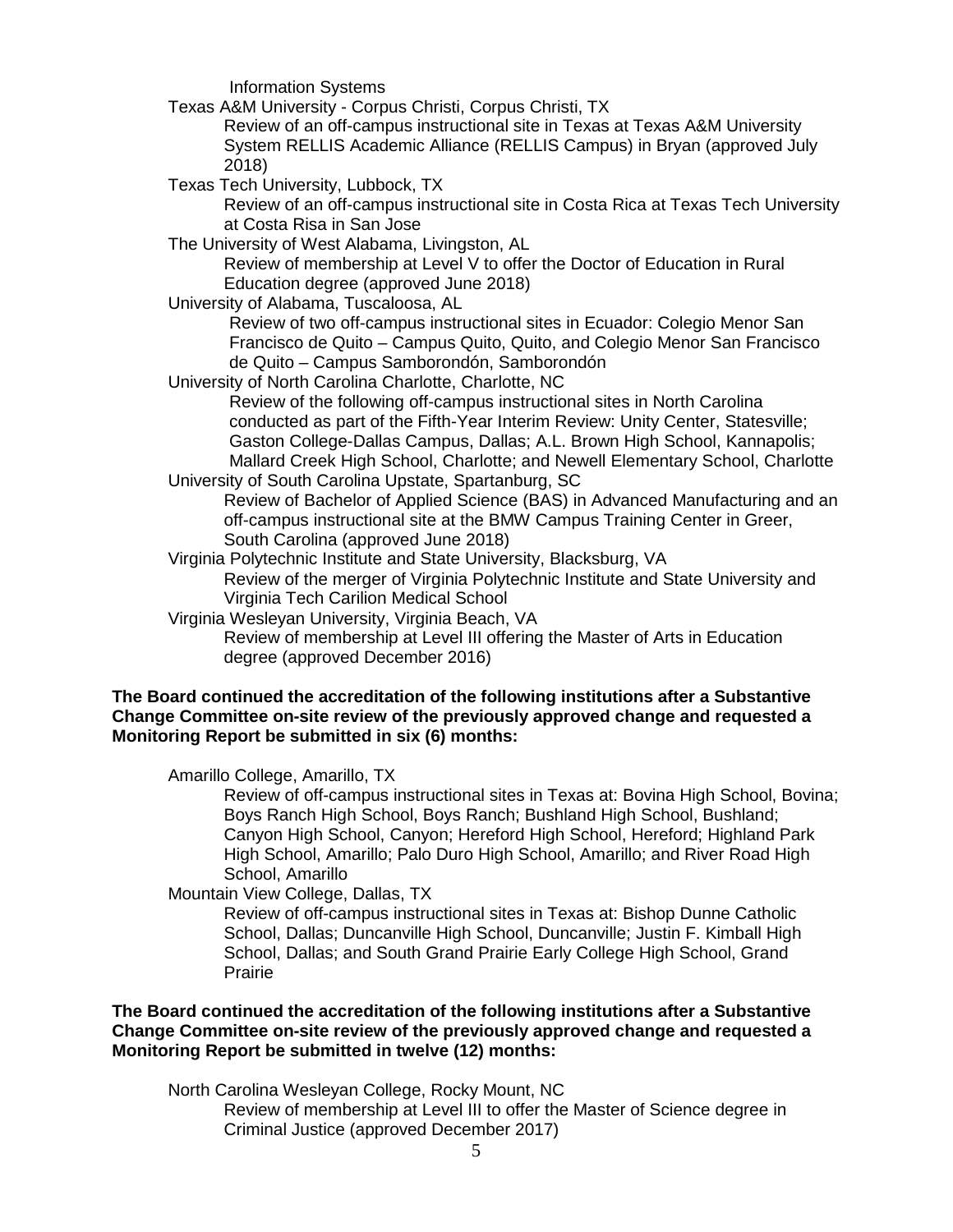Ranger College, Ranger, TX

Review of the following off-campus instructional sites in Texas conducted as part of the Fifth-Year Interim Review: Stephenville High School, Stephenville; Lingleville High School, Lingleville; Gorman High School, Gorman; Eastland High School, Eastland; DeLeon High School, Deleon; May High School, May; Dublin High School, Dublin; Brownwood High School, Brownwood; Comanche High School, Comanche; Zephyr High School, Zephyr

Virginia Wesleyan University, Virginia Beach, VA

Review of membership at Level III offering the Master of Business Administration degree (approved December 2016)

## **The Board accepted the following institutions' prospectus for a substantive change:**

Tennessee Wesleyan University, Athens, TN

Acquisition of the Hiwassee College of Dental Hygiene (a non-SACSCOC entity), its off-campus instructional site, and authorized a Substantive Change Committee to visit the institution within six months of the implementation of the purchase. Projected implementation: June 2019

The Art Institute of Atlanta, Atlanta, GA

Change of ownership/control/governance and authorized a Substantive Change Committee visit: Projected implementation January 2019

The Art Institute of Houston, Houston, TX

Change of ownership/control/governance and authorized a Substantive Change Committee visit: Projected implementation January 2019

Galen College of Nursing, Louisville, KY

Change in ownership to HCA Healthcare and authorized a Substantive Change Committee visit. Projected implementation: August 2019

Miami International University of Art & Design, Miami, FL

Change of ownership/control/governance and authorized a Substantive Change Committee visit: Projected implementation January 2019

South University, Savannah, GA

Change of ownership/control/governance and authorized a Substantive Change Committee visit: Projected implementation January 2019

Union University, Jackson, TN

Acquisition of Memphis Center for Urban and Theological Studies (MCUTS) (a non-SACSCOC-accredited entity), its off-campus instructional site of Lancaster Bible College, located in Memphis, TN and authorization of a Substantive Change Committee visit. Projected implementation: August 2019

#### **The Board removed the following institutions from Warning:**

Sweet Briar College, Sweet Briar, VA The University of Texas at El Paso, El Paso, TX

#### **The Board removed the following institution from Probation:**

Louisiana Delta Community College, Monroe, LA

#### **The Board requested the following institutions submit a Monitoring Report within six (6) months:**

Pfeiffer University, Misenheimer, NC Piedmont Community College, Roxboro, NC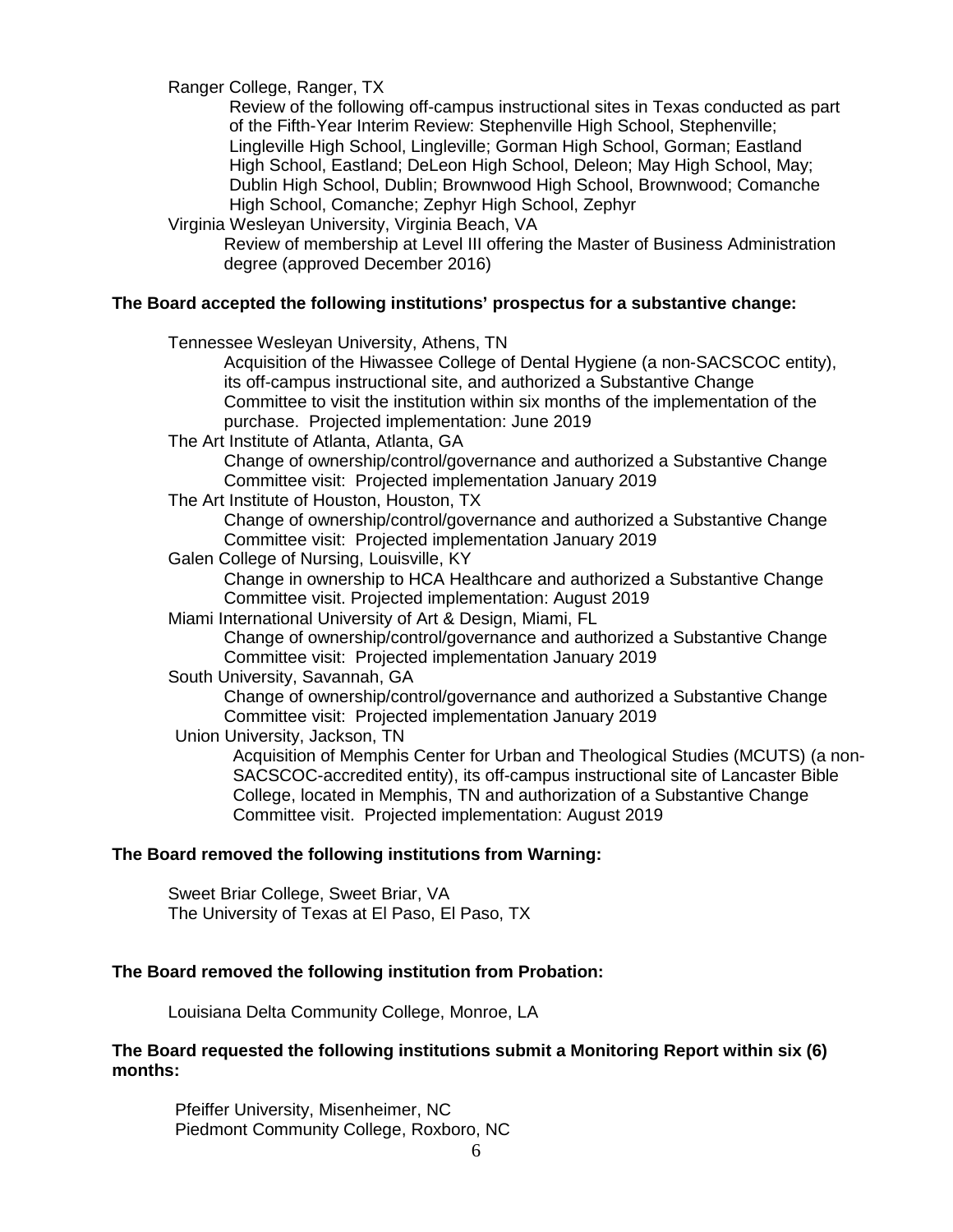Southcentral Kentucky Community and Technical College, Bowling Green, KY University of Pikeville, Pikeville, KY

#### **The Board requested the following institutions submit a Monitoring Report within twelve (12) months:**

Big Sandy Community and Technical College, Prestonsburg, KY Erskine College, Due West, SC Florida Memorial University, Miami Gardens, FL Jackson State University, Jackson, MS Mars Hill University, Mars Hill, NC Paris Junior College, Paris, TX Shaw University, Raleigh, NC Sullivan University, Louisville, KY University of North Alabama, Florence, AL Warner University, Lake Wales, FL

## **SANCTIONS AND OTHER NEGATIVE ACTIONS**

*For further information regarding SACSCOC Board sanctions, see the Commission's policy "Sanctions, Denial of Reaffirmation, and Removal from Membership." Also, for the specific standard or requirement cited below, refer to SACSCOC's* Principles of Accreditation: Foundations for Quality Enhancement*. Both documents can be found on SACSCOC's website at [http://www.sacscoc.org](http://www.sacscoc.org/)*.

#### **The Board denied approval of a substantive change for the following institutions:**

Ferrum College, Ferrum, VA

Denied approval of membership at Level III and Level IV because the institution did not provide an acceptable plan and supporting documentation to ensure that it has the capability to comply with the following standards of the *Principles of Accreditation* as they relate to the substantive change: Standard 6.2.a (Faculty qualifications), Standard 6.2.b (Program faculty), and Core Requirement 9.1 (Program content).

Pfeiffer University**,** Misenheimer, NC

Denied approval of membership at Level V to offer the Occupational Therapy Doctor (OTD) degree. A Monitoring Report is requested in six months for failure to comply with Standard 13.3 (Financial responsibility) of the *Principles of Accreditation*.

#### **The Board placed the following institutions on Warning:**

Clarendon College, Clarendon, TX

For twelve months for failure to comply with Core Requirement 4.1 (Governing board characteristics), Standard 4.2.b (Board/administrative distinction) and Standard 4.2.d (Conflict of interest) of the *Principles of Accreditation*. A Special Committee was authorized to visit the institution.

#### Columbia College, Columbia, SC

For twelve months for failure to comply with Standard 8.2.a (Student outcomes: educational programs), Core Requirement 13.1 (Financial resources), Standard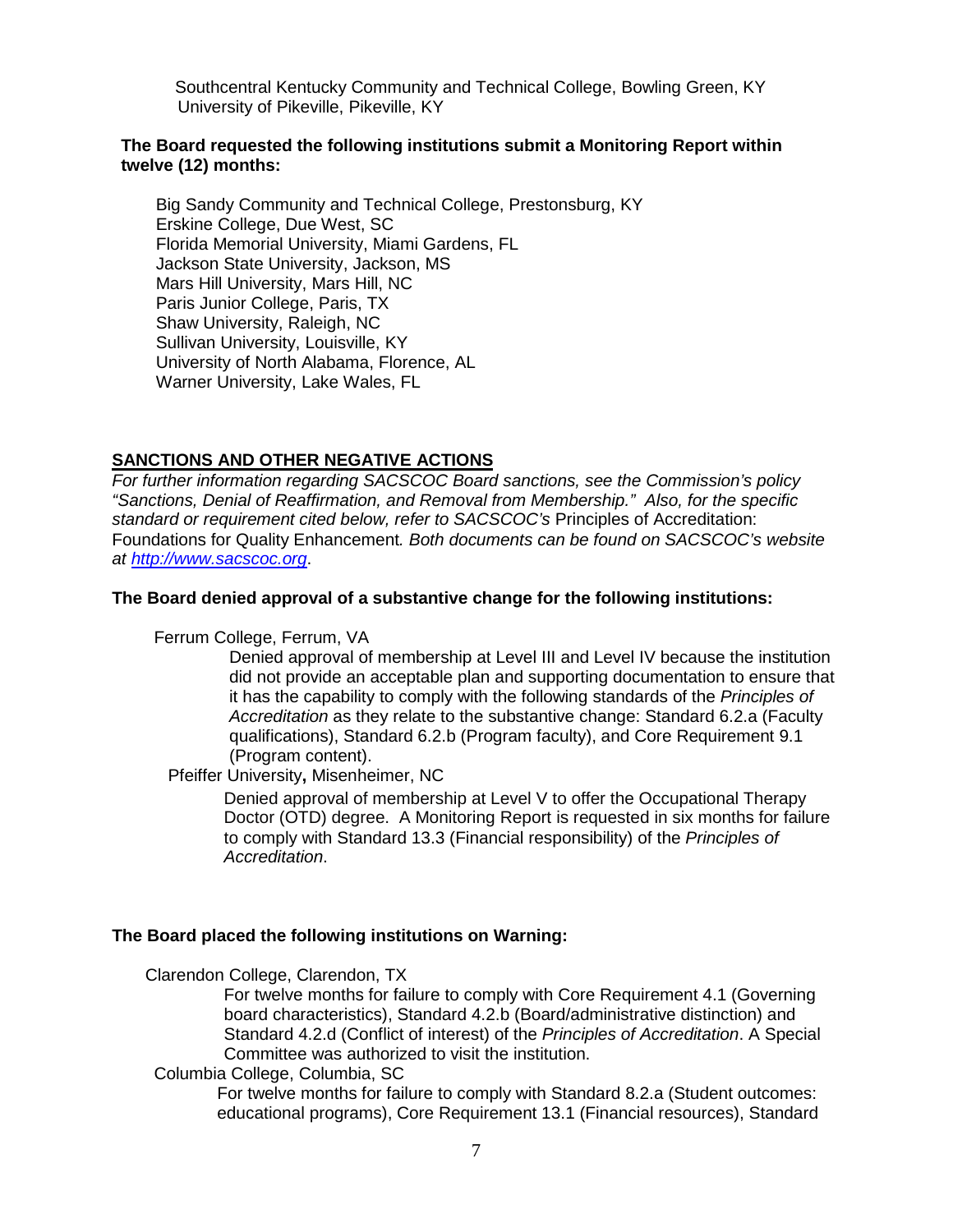13.3 (Financial responsibility), and Standard 13.4 (Control of finances) of the *Principles of Accreditation*. A Special Committee was not authorized to visit the institution.

Embry Riddle Aeronautical University, Daytona Beach, FL

For six months for failure to comply with Core Requirement 9.2 (Program length) of the *Principles of Accreditation*. A Special Committee was not authorized to visit the institution.

## **The Board continued accreditation and placed the following institutions on Warning:**

Shorter University, Rome, GA

For twelve months for failure to comply with Core Requirement 13.1 (Financial resources) and Standard 13.3 (Financial responsibility) of the *Principles of Accreditation*. A Special Committee was authorized to visit the institution.

## **The Board denied reaffirmation, continued accreditation, and placed the following institutions on Warning**:

Richard Bland College, South Prince George, VA

For twelve months for failure to comply with Core Requirement 13.1 (Financial resources) and Core Requirement 13.2 (Financial documents) of the *Principles of Accreditation*. A Special Committee was not authorized to visit the institution. Southwestern Christian College, Terrell, TX

For twelve months for failure to comply with Core Requirement 13.1 (Financial resources) and Core Requirement 13.2 (Financial documents) as well as Standards 5.4 (Qualified administrative/academic officers), 5.5 (Personnel appointment and evaluation), 6.2.a (Faculty qualifications), 6.3 (Faculty appointment and evaluation), 7.2 (Quality Enhancement Plan), 7.3 (Administrative effectiveness), 8.2.c (Student outcomes: academic and student services), and 13.4 (Control of finances) of the *Principles of Accreditation*. A Special Committee was not authorized to visit the institution.

## **The Board placed the following institution on Probation:**

Roanoke-Chowan Community College, Ahoskie, NC

For six months for failure to comply with Core Requirement 1.1 (Integrity), Standard 4.2.b (Governing board), Standard 4.2.g (Board self-evaluation), Standard 5.2.a (CEO control), and Standard 5.5 (Personnel appointment and evaluation) of the *Principles of Accreditation*. A Special Committee was not authorized to visit the institution.

#### **The Board continued the following institution on Warning:**

Kentucky Wesleyan College, Owensboro, KY

For twelve months for failure to comply with Core Requirement 4.1.b (Governing board characteristics), Core Requirement 13.1 (Financial resources), as well as Standard 13.3 (Financial responsibility), Standard 13.4 (Control of finances), and Standard 13.6 (Federal and state responsibilities) of the *Principles of Accreditation*. A Special Committee was not authorized to visit the institution.

#### **The Board continued the following institution on Probation:**

Bethune-Cookman University, Daytona Beach, FL